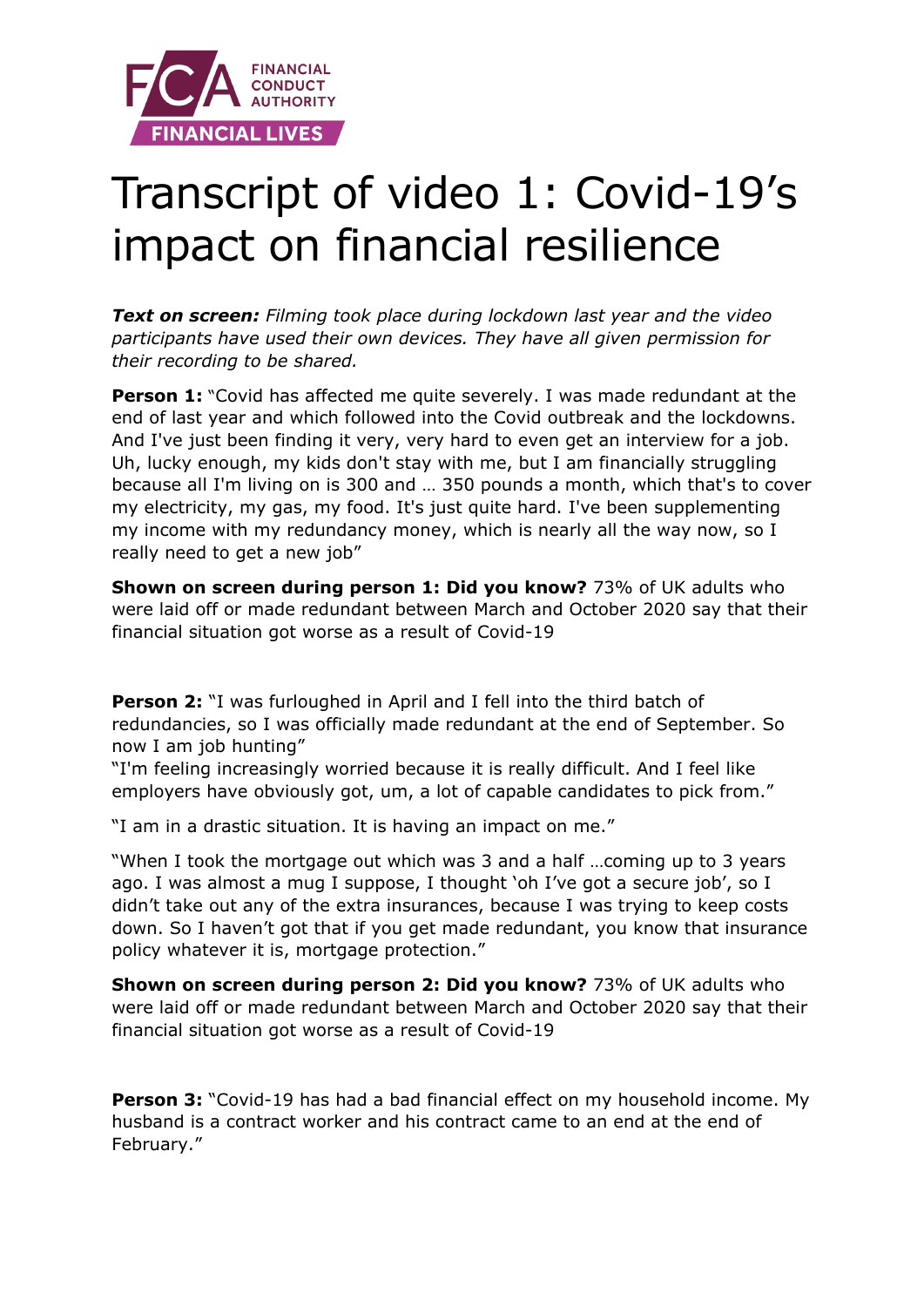

"We unfortunately didn't qualify for any of the government grants at all. We didn't get any of the business grants because the business … the contracting company was too new and it was just really unfortunate, so we are living on savings."

**Shown on screen during person 3: Did you know?** Overall 20 million say their financial situation overall is worse because of Covid-19 – that is 38% of all UK adults

**Person 4:** "My contract ended in December last year and so in quarter 1, I wasn't particularly worried, because I had approaches from 2 former clients.

"Also some work expected to start in quarter 1, I was expected to start in March, as what was quoted. I never heard back from them. After March, it's all gone very quiet."

"I was absolutely convinced I was going to be getting contracts within a week or two and then lockdown and nothing's happened. Since then I have just been applying for other roles and uh, singularly getting nowhere."

**Interviewer:** So what has that meant for household income?

**Person 4:** Zilch. Absolutely zilch. so a year without work living in London is an expensive thing to have. If it wasn't for the fact my other half has some savings accrued, which we have now been or I have now been helping her spend through this year. um, I wouldn't be solvent.

I wouldn't therefore be able to run my company. I would therefore no doubt have been struck off as a director and I wouldn't therefore be able to do contract work.

**Shown on screen during person 4: Did you know?** 2.1 million self-employed adults experienced a reduction in income between March and October 2020 – that is 60% of all self-employed adults

**Person 5:** "My partner was furloughed which meant although our household bills stayed exactly the same and probably increased because of having the children at home all day, the money didn't. The money was a lot less. It has been very very difficult to manage. We have relied a lot on my parents for help. Things have been very difficult. Although Stepchange have been really good with us. They let us have a payment holiday, if you like, to our creditors."

**Shown on screen during person 5: Did you know?** 1.7 million UK adults used a debt advice or debt management service between March and October 2020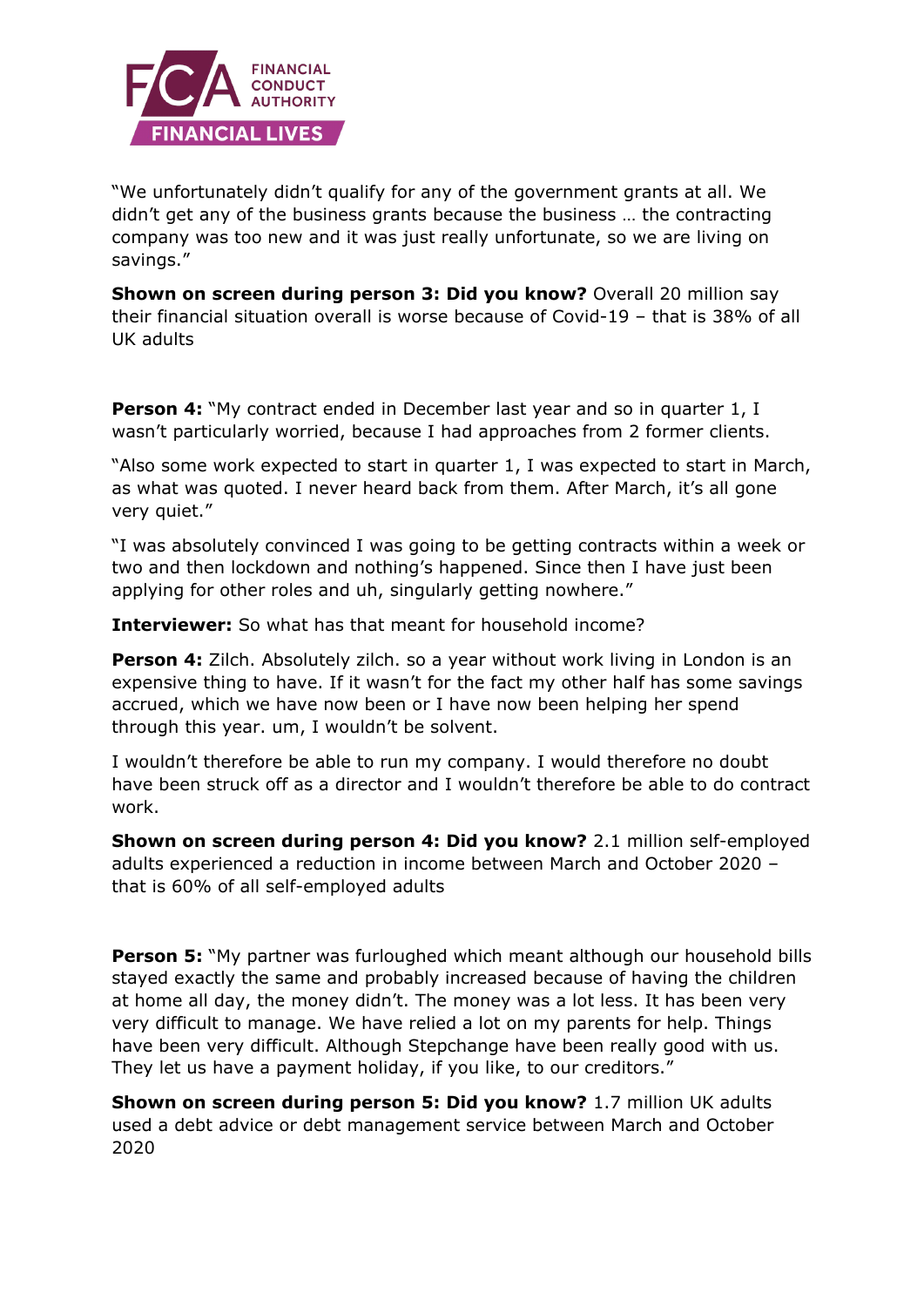

*Thank you text***:** *We would like to thank everyone who took part in the Financial Lives survey. Thank you in particular to those who also agreed to appear in this video.*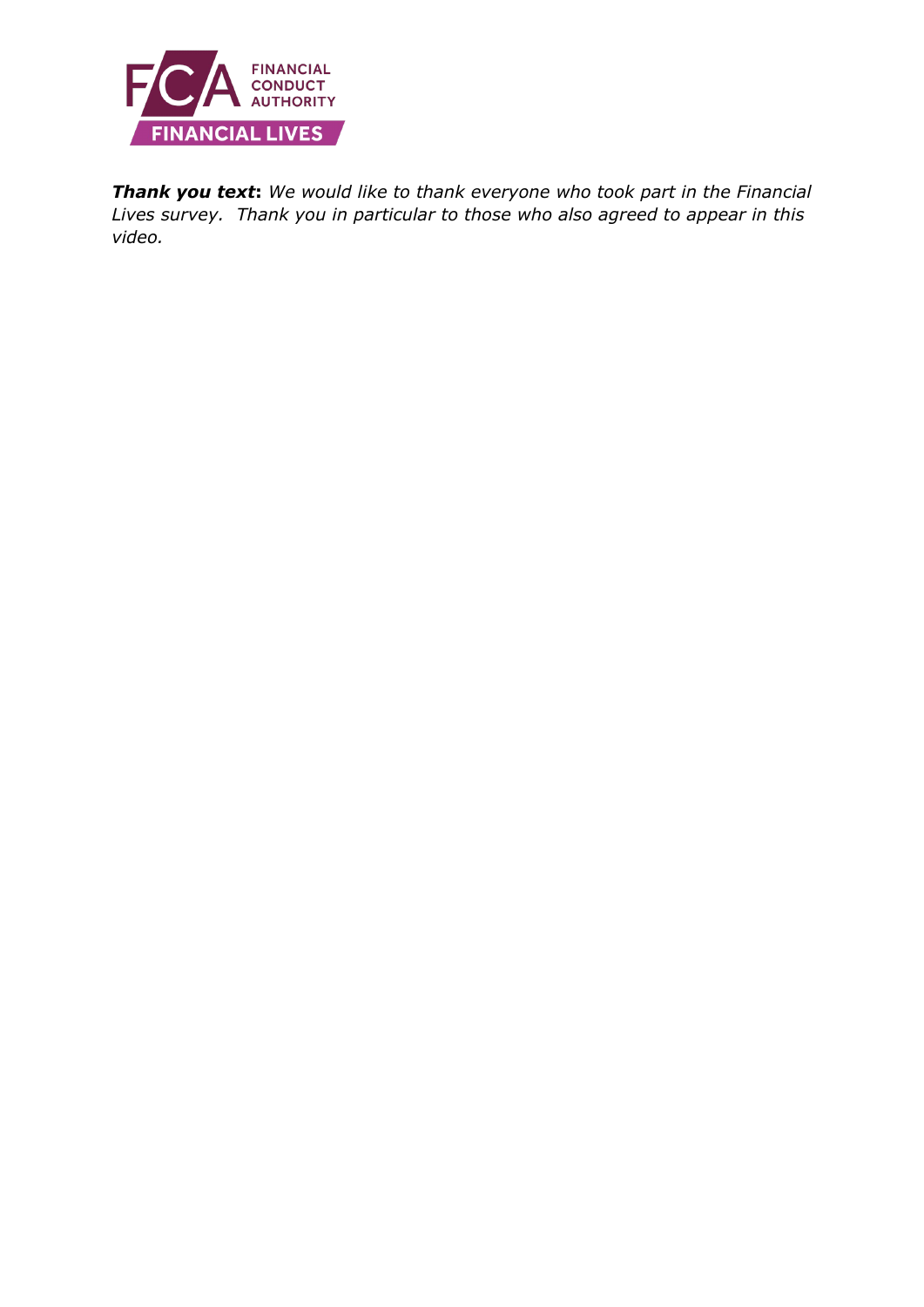

## Transcript of video 2: How those affected by Covid-19 are having to rein back their spending

*Text on screen: Filming took place during lockdown last year and the video participants have used their own devices. They have all given permission for their recording to be shared.* 

**Person 1:** "Since Covid happened, we have found some finances have been more difficult to manage and we have looked at real ways to cut that down. So we have been shopping around for our food, just to make sure we can reduce our food bill and we have been looking at price comparison websites to change utility providers, any way that we can save our monthly outgoings. We have also reduced what we are spending. So we have looked at recycling some clothes. Basically just looking at more cost effective options when shopping around for items for our children, trying to utilise more special offers, so shopping around shops, in order to make our money stretch a bit further."

"We've been trying to maximise what we have because our income has dropped. My partner, she has had a significant reduction. So she was on furlough and therefore, I was the only breadwinner into the household with a new born baby and a young toddler. So it has been more difficult."

**Shown on screen during person 1: Did you know?** 9.8 million UK adults have cut back on essentials like food and clothing because of Covid-19 – that is almost 1 in 5 UK adults.

**Person 2:** "So I hadn't been self-employed long enough to claim on the scheme that the government had put together, um, and that it wasn't terrible for us. We're in a financially quite a stable position. Obviously it did affect us. We have had to put things on hold, um, because my work went away because schools were closed. It meant that my services weren't required."

"So not buying so many clothes, changing where we shop and what sorts of things we were buying, reducing gifts for other people, in particular, was a big one. Considering whether we go down to one car, cause we've got two and just not spending so much on the house. We've been saving up for another bathroom to be fitted and you know, we just didn't do that."